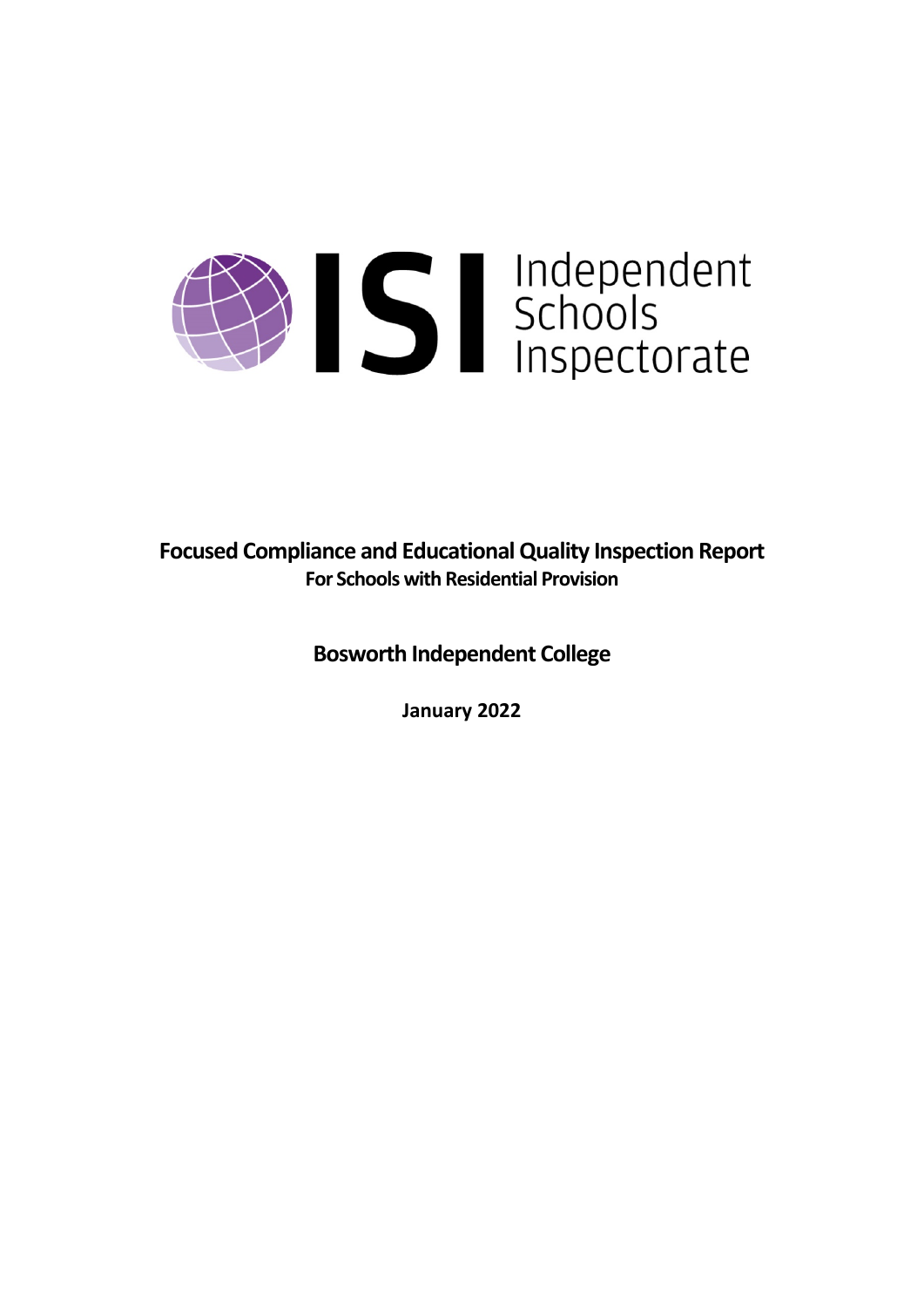# **Contents**

|    | <b>School's Details</b>                                              | 3  |
|----|----------------------------------------------------------------------|----|
| 1. | <b>Background Information</b>                                        | 4  |
|    | <b>About the school</b>                                              | 4  |
|    | What the school seeks to do                                          | 4  |
|    | About the pupils                                                     | 4  |
| 2. | <b>Regulatory Compliance Inspection</b>                              | 5  |
|    | Preface                                                              | 5  |
|    | <b>Key findings</b>                                                  | 6  |
|    | PART 1 - Quality of education provided                               | 6  |
|    | PART 2 - Spiritual, moral, social and cultural development of pupils | 6  |
|    | PART 3 - Welfare, health and safety of pupils                        | 6  |
|    | PART 4 – Suitability of staff, supply staff, and proprietors         | 6  |
|    | PART 5 - Premises of and accommodation at schools                    | 7  |
|    | <b>PART 6 - Provision of information</b>                             | 7  |
|    | PART 7 - Manner in which complaints are handled                      | 7  |
|    | PART 8 - Quality of leadership in and management of schools          | 7  |
| 3. | <b>Educational Quality Inspection</b>                                | 8  |
|    | Preface                                                              | 8  |
|    | <b>Key findings</b>                                                  | 8  |
|    | <b>Recommendations</b>                                               | 8  |
|    | The quality of the pupils' academic and other achievements           | 8  |
|    | The quality of the pupils' personal development                      | 11 |
| 4. | <b>Inspection Evidence</b>                                           | 13 |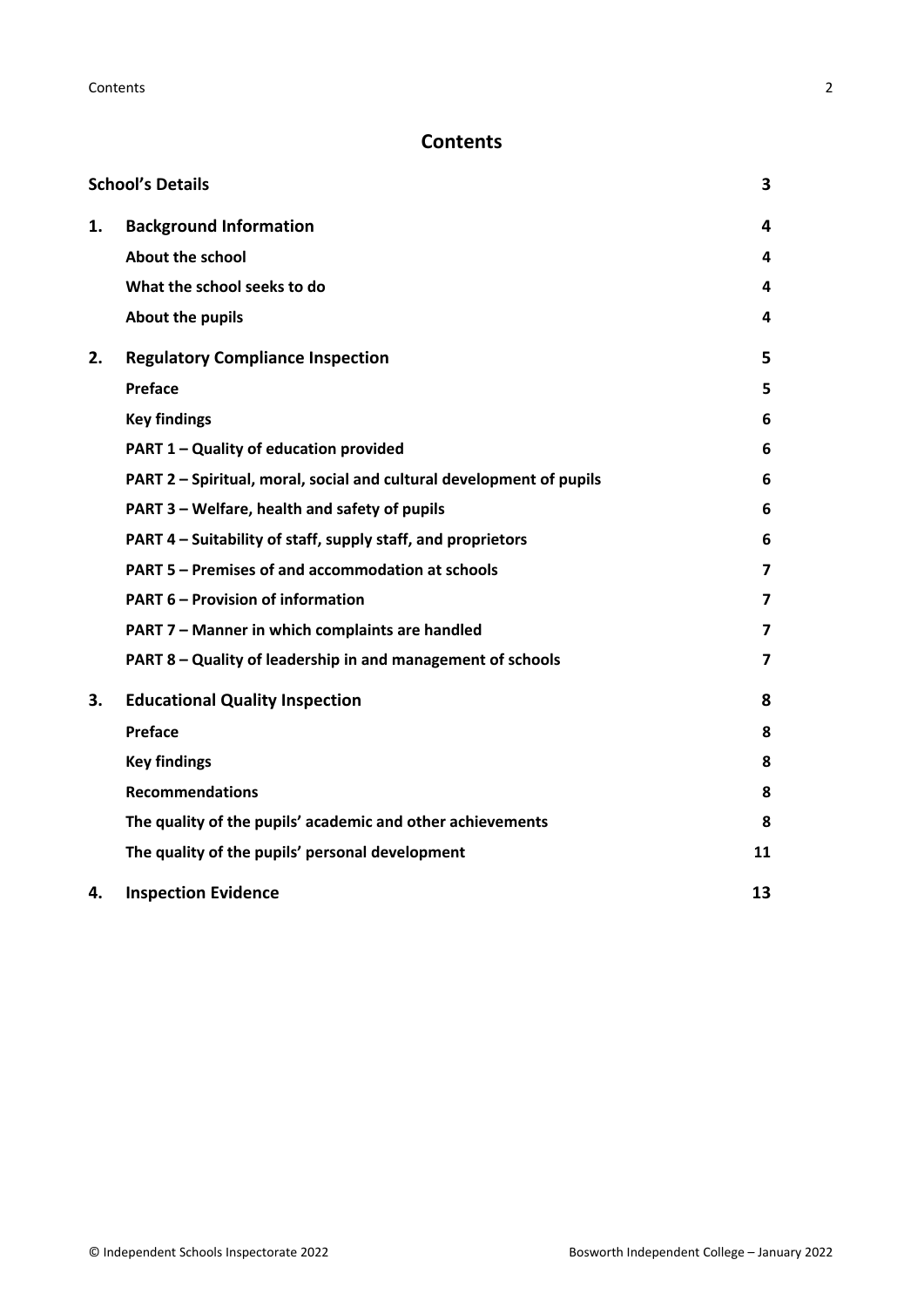| <b>College</b>           | Bosworth Independent College                                                                                                    |    |                   |    |
|--------------------------|---------------------------------------------------------------------------------------------------------------------------------|----|-------------------|----|
| <b>DfE</b> number        | 941/6062                                                                                                                        |    |                   |    |
| <b>Address</b>           | Bosworth Independent College<br>Nazareth House<br>Leicester Parade<br><b>Barrack Road</b><br>Northampton<br>NN <sub>2</sub> 6AF |    |                   |    |
| <b>Telephone number</b>  | 01604 239995                                                                                                                    |    |                   |    |
| <b>Email address</b>     | info@bosworthcollege.com                                                                                                        |    |                   |    |
| Principal                | Mr Jason Lewis                                                                                                                  |    |                   |    |
| Proprietor               | Bright Scholar (BIC) Management Ltd                                                                                             |    |                   |    |
| Age range                | 13 to 22                                                                                                                        |    |                   |    |
| Number of pupils on roll | 144                                                                                                                             |    |                   |    |
|                          | Day pupils                                                                                                                      | 47 | <b>Boarders</b>   | 97 |
|                          | <b>Seniors</b>                                                                                                                  | 64 | <b>Sixth Form</b> | 80 |
| <b>Inspection dates</b>  | 18 to 21 January 2022                                                                                                           |    |                   |    |

# <span id="page-2-0"></span>**School's Details**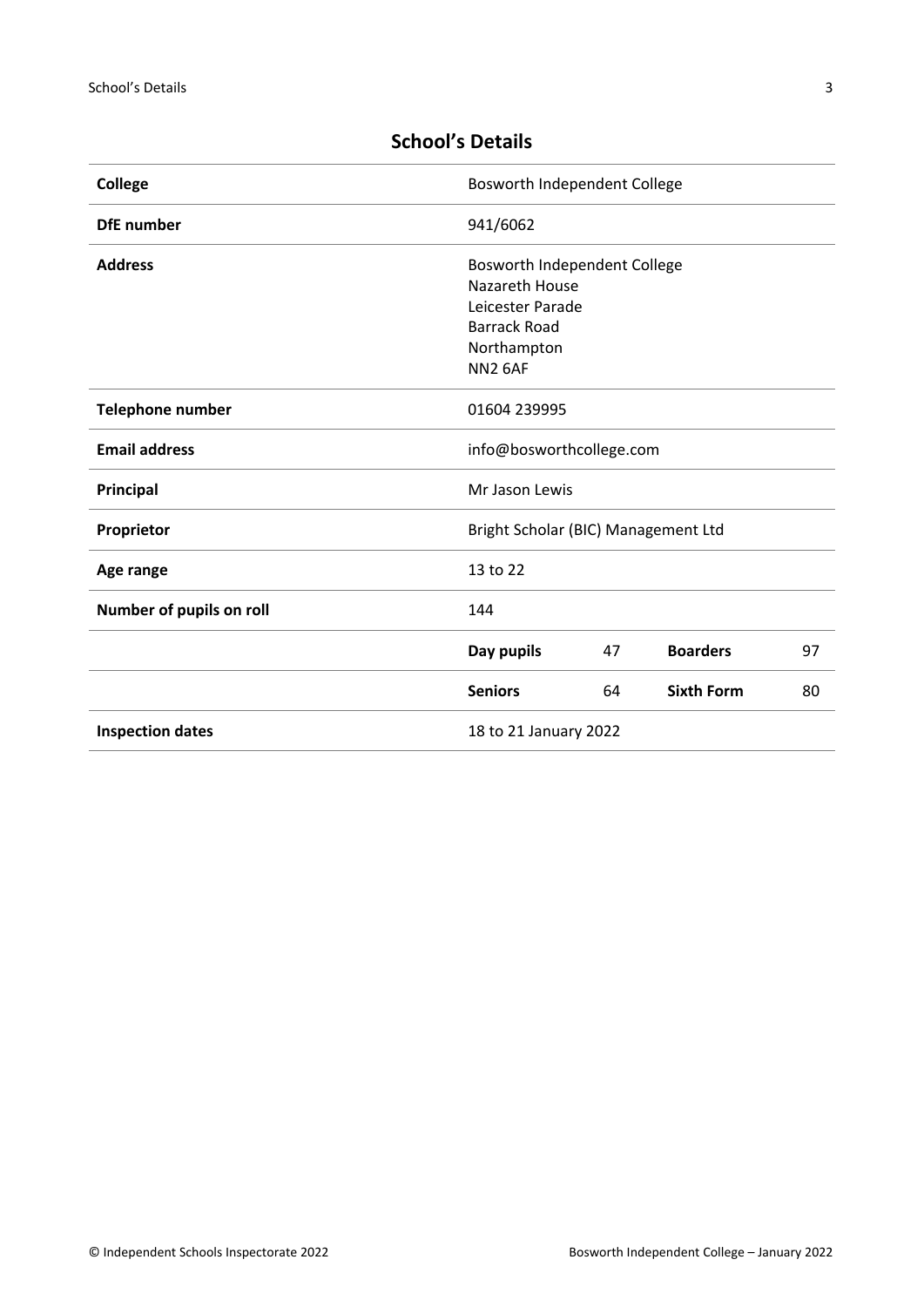## <span id="page-3-0"></span>**1. Background Information**

#### <span id="page-3-1"></span>**About the school**

- 1.1 Bosworth Independent College is a co-educational independent school providing mostly one-year or two-year courses leading to GCSE, A level or University Foundation Programme (UFP) qualifications. The school is one of several owned and run by CATS Global Schools/Bright Scholar UK Holdings Ltd. The directors of the company provide the governance for the school through their executive management team.
- 1.2 Weekly or full boarders are accommodated in two houses within walking distance of the academic school buildings. Older pupils aged over 18, who have school and parental consent, live semiindependently in one of two senior houses nearby.
- 1.3 Since the previous inspection, a new senior management team, including a new principal, has been appointed.
- 1.4 During the period March to August 2020, the whole school was closed. Boarding pupils were moved to house-parent supervised accommodation in Cambridge at a school within the same group of schools. No boarders remained on site. During this period of closure, the school provided remote learning materials for all pupils.
- 1.5 In the interests of infection control during the COVID-19 (coronavirus) pandemic, inspection evidence was gathered partly remotely and partly on-site to reduce contact within the school setting.
- 1.6 In line with the direction given by the Department for Education (DfE) at the time, no evaluation has been made of the nature or effectiveness of any provision made during the period March to August 2020, including its impact on pupils' learning, achievement or personal development. Any concerns relating to pupils' welfare during this period which directly relate to measures implemented by the school have been considered.
- 1.7 During the lockdown period of January to March 2021, all pupils received remote learning provision at home, or under the supervision of house parents at the school's sister facility in Cambridge.
- 1.8 In 2020 and 2021, public examinations were not held. For pupils who would have been expected to take these examinations, centre-assessed grades were awarded in 2020 and teacher-assessed grades were awarded in 2021.

#### <span id="page-3-2"></span>**What the school seeks to do**

1.9 The school aims to promote academic excellence and a strong sense of community. It seeks to nurture every pupil and so encourage each one to grow in confidence and to cultivate a life-long curiosity for the world. A further aim is that pupils will communicate with enthusiasm and contribute to the community with commitment and creativity.

#### <span id="page-3-3"></span>**About the pupils**

1.10 Over two-thirds of the pupils, representing thirty countries, are from abroad, with the rest coming from a range of professional and business families who live within a 15-mile radius of the college. Nationally standardised data provided by the school indicate that the ability of the pupils is above average. The school has identified 23 pupils as having special educational needs and/or disabilities (SEND), which include dyslexia, dyspraxia and autism, all of whom receive additional specialist help. One pupil in the school has an education, health and care (EHC) plan. English is an additional language (EAL) for 110 pupils; of these, 50 receive support from specialists and their classroom teachers.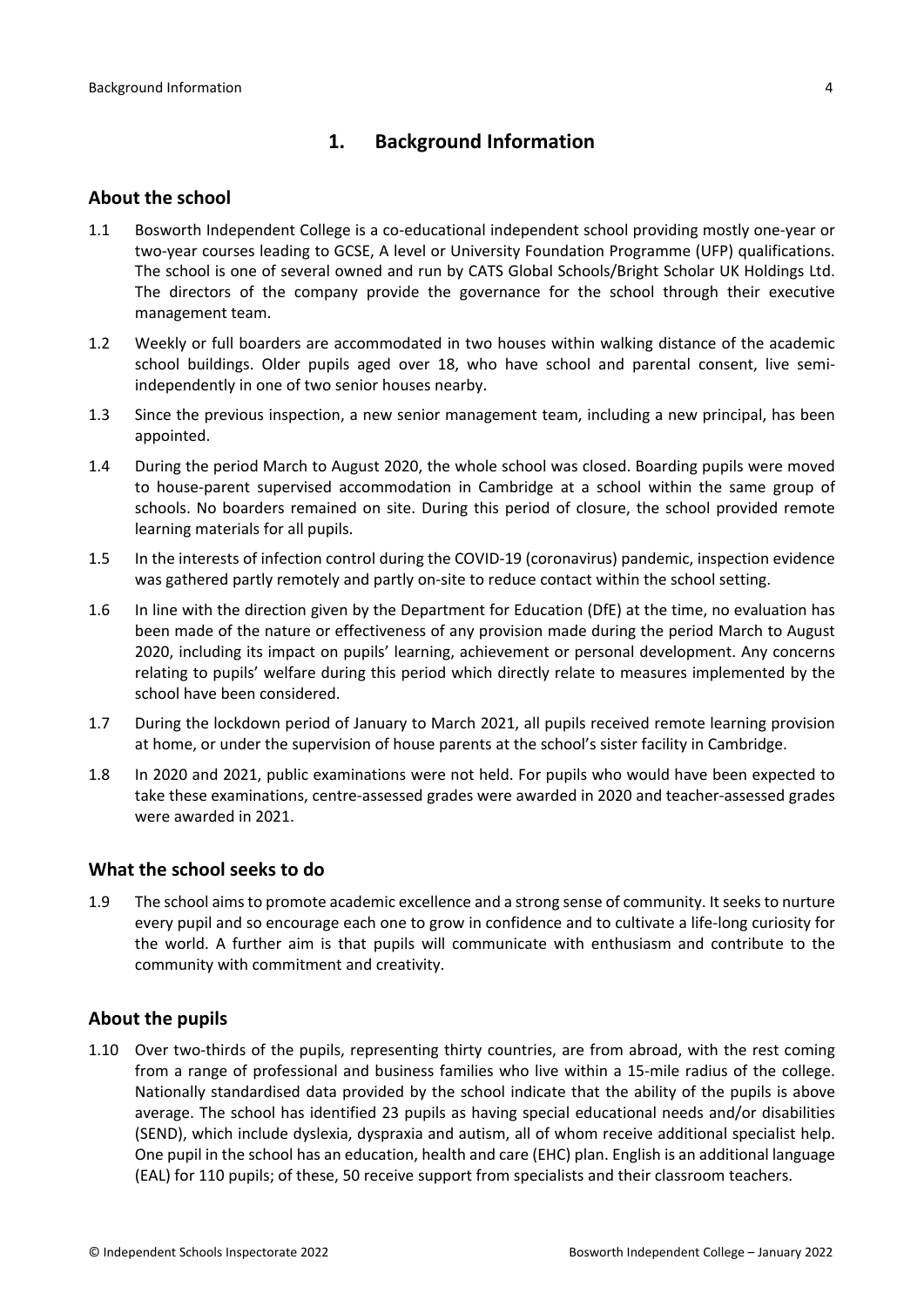## <span id="page-4-0"></span>**2. Regulatory Compliance Inspection**

### <span id="page-4-1"></span>**Preface**

The Independent Schools Inspectorate (ISI) is approved by the Secretary of State to inspect schools which are, or whose heads are, in membership of the associations which form the Independent Schools Council (ISC) and report on the extent to which they meet the Independent School Standards ('the standards') in the Schedule to the Education (Independent School Standards) Regulations 2014, including the National Minimum Standards for Boarding ('boarding NMS'), where applicable. Additionally, inspections report on the school's accessibility plan under Schedule 10 of the Equality Act 2010 and the ban on corporal punishment under section 548 of the Education Act 1996. Inspections also comment on the progress made to meet any compliance action points set out in the school's most recent statutory inspection.

ISI inspections are also carried out under the arrangements of the ISC Associations for the maintenance and improvement of the quality of their membership.

**This is a FOCUSED COMPLIANCE INSPECTION which was combined with an inspection of EDUCATIONAL QUALITY. The FOCUSED COMPLIANCE inspection reports only on the school's compliance with the standards**, **including the boarding NMS.** The standards represent minimum requirements and judgements are given either as **met** or as **not met**. All schools are required to meet all the standards applicable to them. Where the minimum requirements are not met, this is clearly indicated in the relevant section of the report and the school is required to take the actions specified. In this focused compliance inspection, key standards have been inspected in detail. These are the standards on safeguarding; measures to guard against bullying; arrangements for pupils' health and safety; arrangements to check the suitability of staff; the provision of information; the handling of parents' complaints; and other related aspects of leadership and management. The remaining standards and requirements are deemed to continue to be met unless evidence to the contrary has been found.

Inspections do not include matters that are outside of the regulatory framework described above, such as: an exhaustive health and safety audit; compliance with data protection requirements; an in-depth examination of the structural condition of the school, its services or other physical features; contractual arrangements with parents; an investigation of the financial viability of the school or its accounting procedures.

Inspectors may be aware of individual safeguarding concerns, allegations and complaints as part of the inspection process. Such matters will not usually be referred to specifically in published reports in this document but will have been considered by the team in reaching its judgements.

Links to the standards and requirements can be found here: The Education [\(Independent](http://www.legislation.gov.uk/uksi/2014/3283/contents/made) School Standards) [Regulations](http://www.legislation.gov.uk/uksi/2014/3283/contents/made) 2014, National Minimum [Standards](https://www.gov.uk/government/uploads/system/uploads/attachment_data/file/416186/20150319_nms_bs_standards.pdf) for Boarding Schools.

**COVID-19: Inspection judgements do not cover the period March to August 2020 inclusive.**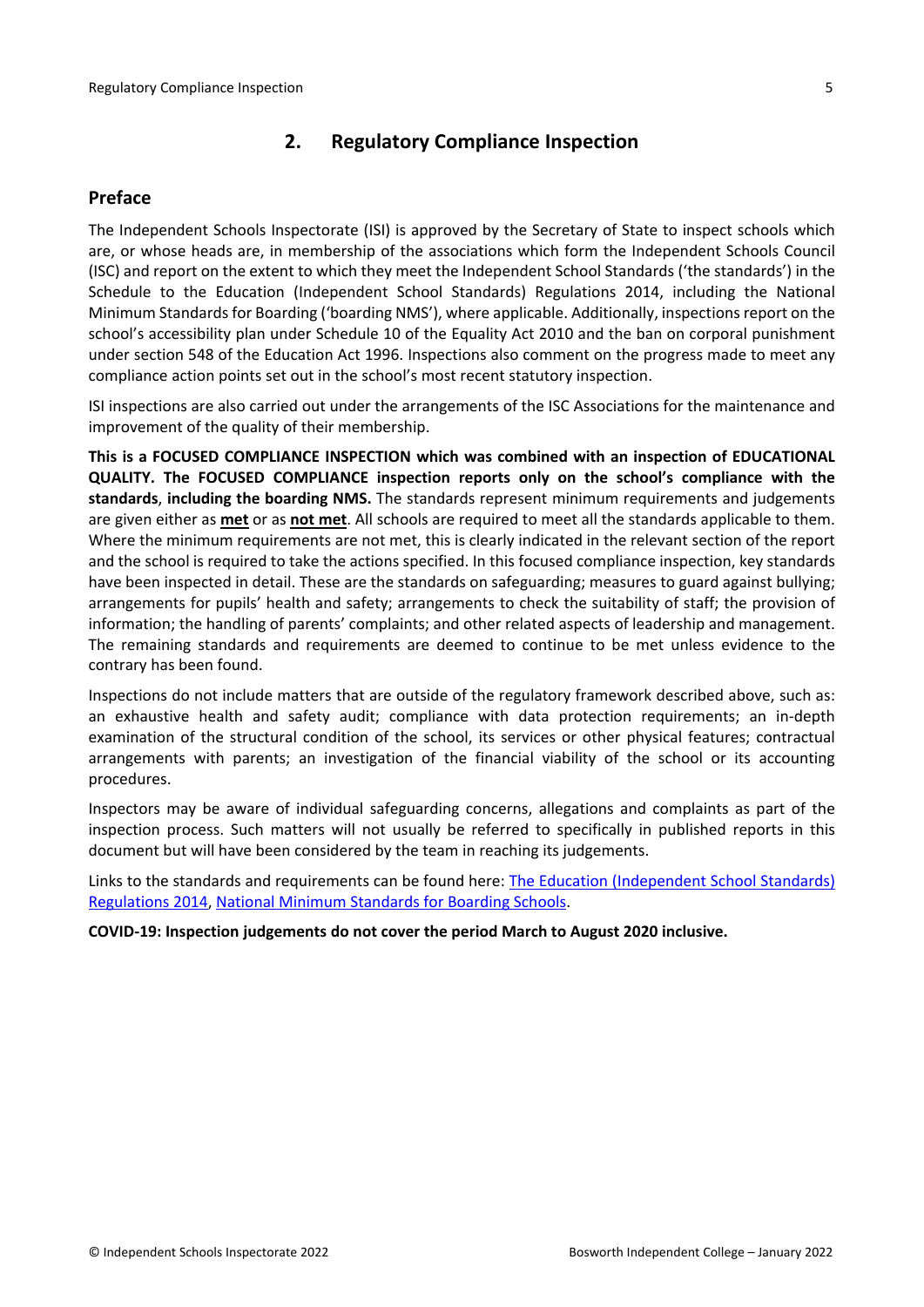## <span id="page-5-0"></span>**Key findings**

**2.1 The school meets the standards in the schedule to the Education (Independent School Standards) Regulations 2014, the National Minimum Standards for Boarding Schools 2015 and associated requirements, and no further action is required as a result of this inspection.**

## <span id="page-5-1"></span>**PART 1 – Quality of education provided**

- 2.2 GCSE and A-level results in the years 2019 to 2021 confirm that teaching enables pupils to make good progress in the context of Part 1 paragraph 3(a).
- 2.3 The curriculum is documented, supported by appropriate plans and schemes of work for the pupils and covers the required breadth of material. The teaching enables pupils to make good progress, encompasses effective behaviour management and is supported by suitable resources. A suitable framework for the assessment of pupils' performance is in place.
- 2.4 Pupils receive relationships and sex education, except in so far as they are lawfully excused. The school has consulted parents and published a written statement of its policy which has regard to the relevant statutory guidance.
- **2.5 The standards relating to the quality of education [paragraphs 1–4] are met.**

## <span id="page-5-2"></span>**PART 2 – Spiritual, moral, social and cultural development of pupils**

- 2.6 Principles and values are actively promoted which facilitate the personal development of pupils as responsible, tolerant, law-abiding citizens. Boarders' views are actively encouraged, and their opinions and concerns are appropriately considered by staff. Any prefect system operating in the school is suitably managed.
- **2.7 The standard relating to spiritual, moral, social and cultural development [paragraph 5] and NMS 17 and 19 are met.**

## <span id="page-5-3"></span>**PART 3 – Welfare, health and safety of pupils**

- 2.8 Arrangements are made to safeguard and promote the welfare of pupils by meansthat pay due regard to current statutory guidance; good behaviour is promoted; bullying is prevented so far as reasonably practicable; health and safety requirements are met, including those relating to fire safety; provision is made for first aid. Pupils are properly supervised; admission and attendance registers are maintained, as required, and there is a strategic approach to risk assessment. A disability access plan is in place.
- 2.9 An appropriate induction process for pupils new to boarding is implemented, and suitable provision is made for boarders' medical and health care, their food and drink and for managing boarders' laundry and possessions. Boarders have suitable contact with friends and family and access to a programme of activities. Boarding staff are appropriately trained and deployed.
- **2.10 The standardsrelating to welfare, health and safety [paragraphs 6–16], the requirement of Schedule 10 of the Equality Act 2010, the ban on corporal punishment under section 548 of the Education Act 1996, and NMS 2–4, 6–12, 15 and 16 are met.**

#### <span id="page-5-4"></span>**PART 4 – Suitability of staff, supply staff, and proprietors**

2.11 The school makes appropriate checks to ensure the suitability of staff, supply staff and proprietors, and a register is kept as required. Visitors to boarding accommodation are appropriately supervised and the school's arrangements for guardianship are suitably managed.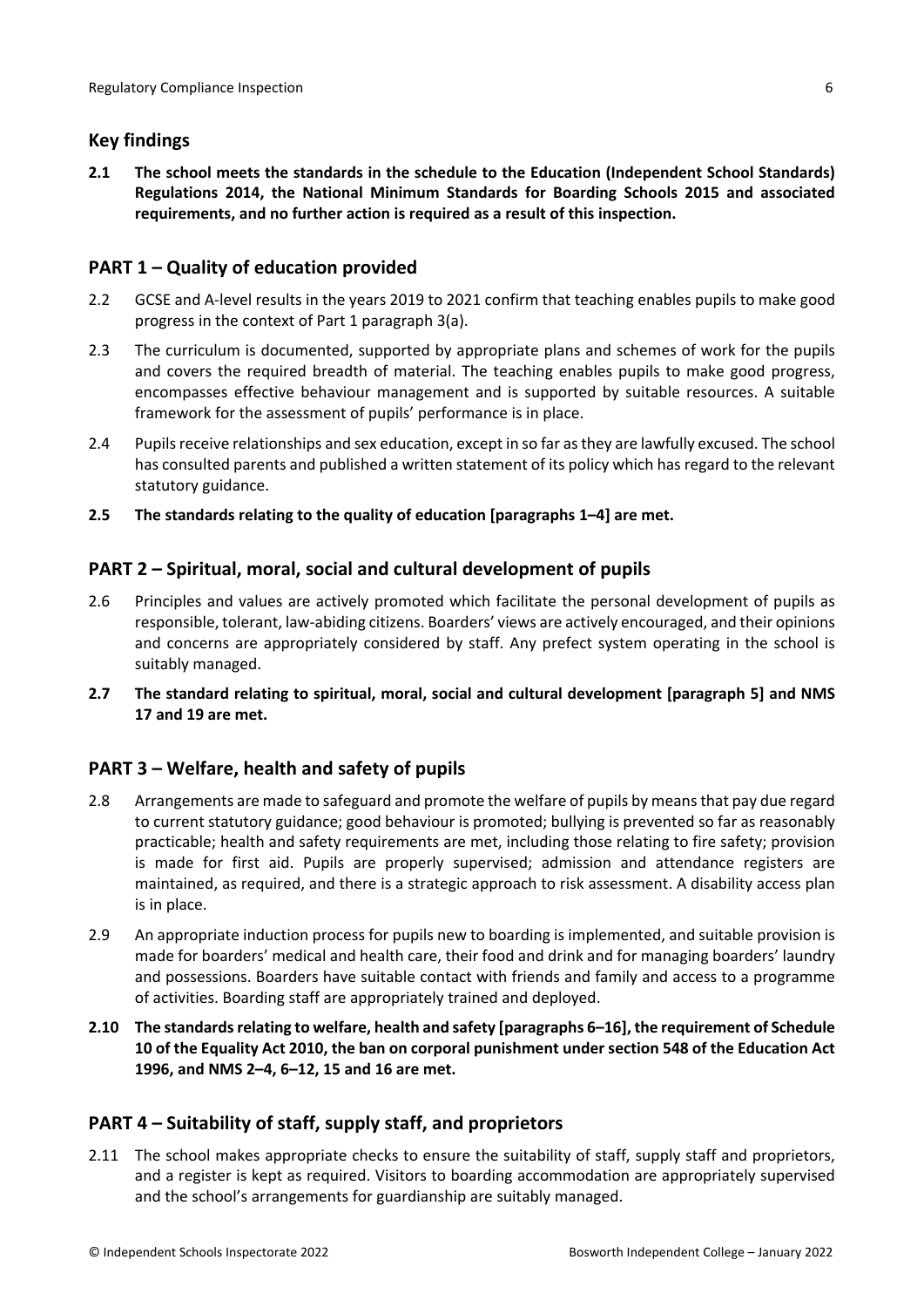**2.12 The standards relating to the suitability of those in contact with pupils at the school [paragraphs 17–21] and NMS 14 are met.**

## <span id="page-6-0"></span>**PART 5 – Premises of and accommodation at schools**

- 2.13 Suitable toilet and changing facilities, and showering facilities where required by the standard, and appropriate accommodation for pupils' medical and therapy needs are provided. The premises are maintained to a standard commensurate with health and safety; acoustics and lighting are appropriate; water provision is adequate. Suitable outdoor space is provided for physical education and outdoor play. Boarding accommodation is adequate for the needs of all boarders, and safeguards and promotes their welfare.
- **2.14 The standardsrelating to the premises and accommodation [paragraphs 22–31] and NMS 5 are met.**

## <span id="page-6-1"></span>**PART 6 – Provision of information**

- 2.15 A range of information is published, provided or made available to parents, inspectors and the Department for Education. This includes details about the proprietor, the ethos of the school and the curriculum, and of the school's arrangements for admission, behaviour and exclusions, bullying, health and safety, first aid, details of the complaints procedure, and the number of complaints registered under the formal procedure during the preceding school year, and the provision for any with education, health and care plans or English as an additional language. It also includes particulars of the school's academic performance during the preceding school year, inspection reports and (for parents only) a report at least annually of their own child's progress. The safeguarding policy is posted on the school's website. A suitable statement of boarding principles and practice is published by the school.
- **2.16 The standard relating to the provision of information [paragraph 32] and NMS 1 are met.**

## <span id="page-6-2"></span>**PART 7 – Manner in which complaints are handled**

- 2.17 Parental complaints, if any, are handled effectively through a three-stage process, (informal, formal and a hearing before a panel of three, one of whom is independent of the school). Each stage has clear time scales, and at the third stage the panel can make findings and recommendations which are communicated to the complainant. Records are kept appropriately, including of any action taken, whether or not a complaint is successful, and identifying those relating to the boarding provision.
- **2.18 The standard relating to the handling of complaints [paragraph 33] and NMS 18 are met.**

## <span id="page-6-3"></span>**PART 8 – Quality of leadership in and management of schools**

- 2.19 The proprietor ensures that the leadership and management demonstrate good skills and knowledge, and fulfil their responsibilities effectively, so that the other standards are consistently met, and they actively promote the well-being of the pupils. Appropriate leadership and management of boarding ensure that the required policies and records are maintained and effectively monitored.
- **2.20 The standard relating to leadership and management of the school [paragraph 34] and NMS 13 are met.**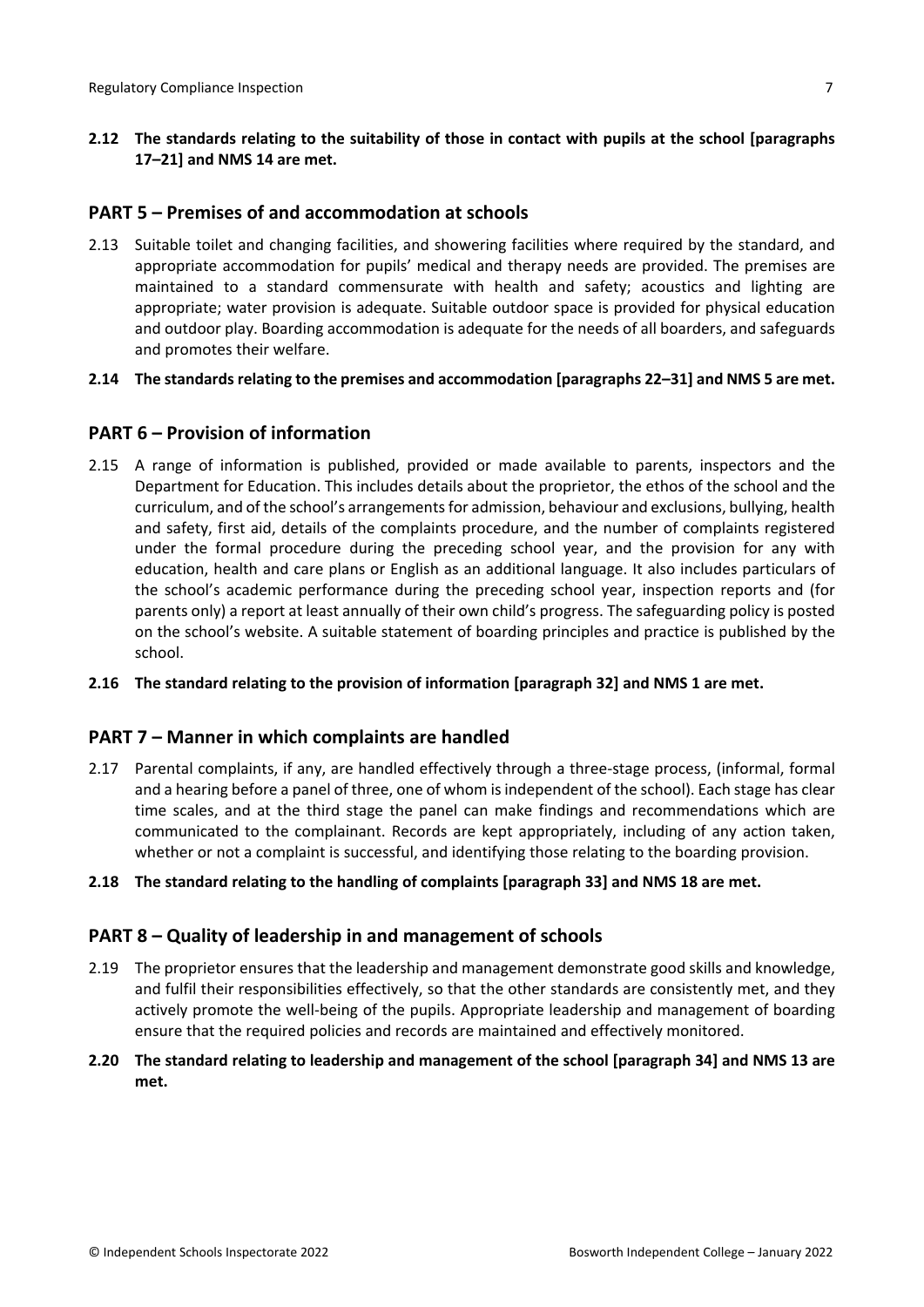## <span id="page-7-0"></span>**3. Educational Quality Inspection**

#### <span id="page-7-1"></span>**Preface**

**The EDUCATIONAL QUALITY inspection reports on the quality of the school's work**. It focuses on the two key outcomes:

- The achievement of the pupils, including their academic development, and
- The personal development of the pupils.

#### **The headline judgements apply one of the ISI descriptors 'excellent', 'good', 'sound' or 'unsatisfactory'.**

Where necessary, National Curriculum nomenclature is used to refer to year groups in the school.

## <span id="page-7-2"></span>**Key findings**

3.1 The quality of the pupils' academic and other achievements is good.

- Pupils achieve well in public examinations.
- Pupils demonstrate a highly positive attitude to learning and value the support given to them by teachers.
- Pupils' achievements outside the formal curriculum are limited by the range of curricular and extra-curricular opportunities in physical education and sport.
- 3.2 The quality of the pupils' personal development is good.
	- Pupils are confident, capable and well prepared for university.
	- The teaching of academic subjects strongly promotes pupils' personal development.
	- Boarding does not always fully support the personal development of pupils.

#### <span id="page-7-3"></span>**Recommendations**

- 3.3 The school is advised to make the following improvements:
	- Improve outcomes for pupils in sport and physical education by extending the range of activities available.
	- Improve pupils' leadership skills and their contribution to the school and boarding by providing opportunities for leadership and mechanisms to express their views to the school's leadership.
	- Help pupils to reflect on their own learning and develop a good understanding of their strengths and weaknesses, by ensuring consistent application of the school's recently introduced marking policy.

#### <span id="page-7-4"></span>**The quality of the pupils' academic and other achievements**

- 3.4 The quality of the pupils' academic achievement is good.
- 3.5 Pupils develop an excellent range of knowledge, skills and understanding across a range of areas, although limited opportunities for technology, sport and physical education mean that skills in these areas are less well honed. The pupils' skills are at a particularly high level in mathematical and scientific areas of learning. Pupils understand that different subjects have particular methodologies and terminology. In an A-Level music lesson, a pupil's knowledge and understanding of fluctuating time signatures fostered excellent discussion about examples of music performances with the teacher and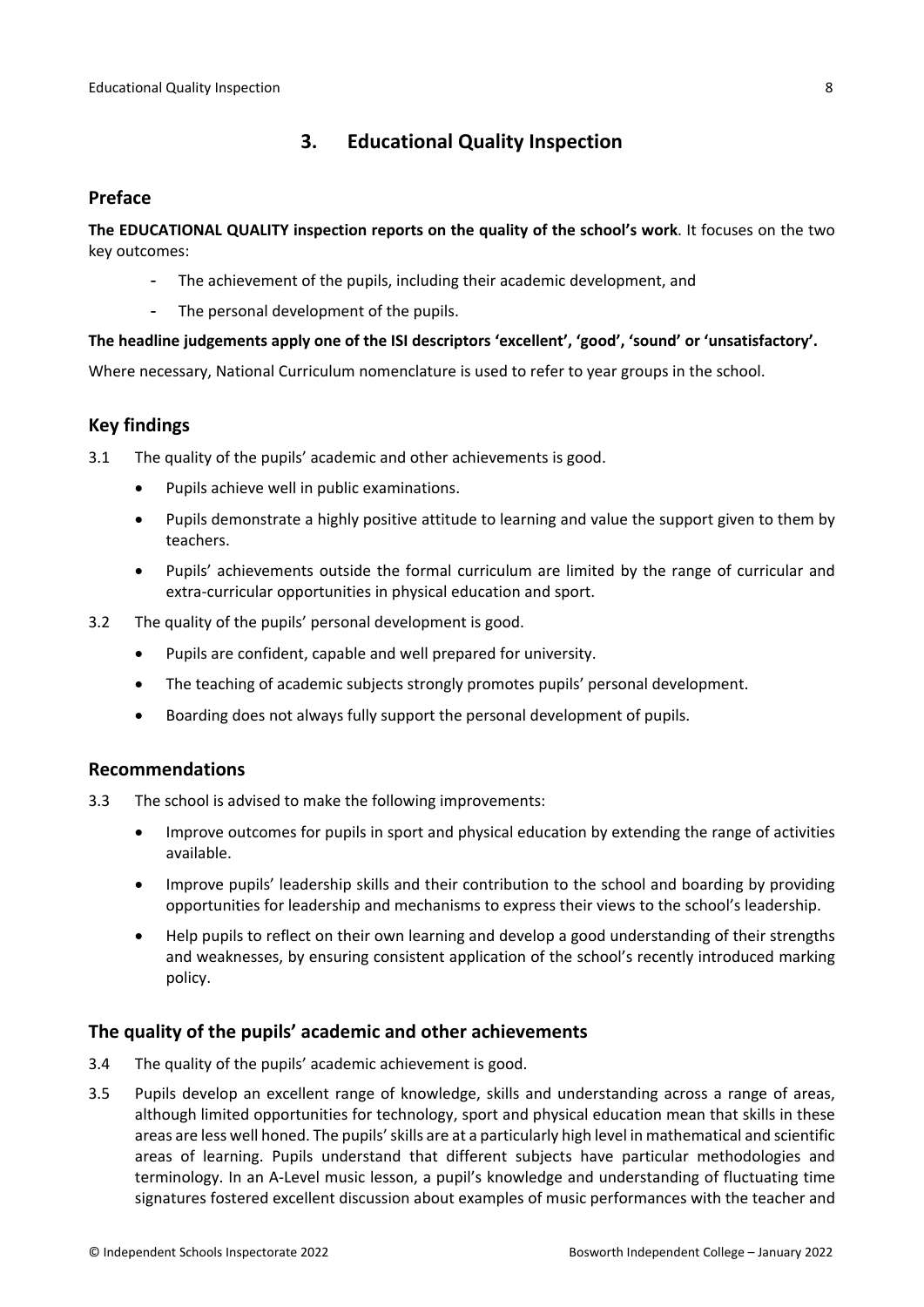developed a high level of understanding. Excellent planning, well-resourced lessons and mutual respect enable pupils to share responsibility for their development. In their response to the preinspection questionnaires, all the pupils agreed that their skills and knowledge improve in most lessons. Pupils appreciate that teachers know their subjects well and they are helped to learn. In a Year 12 chemistry lesson, pupils raced to find the solutions in the naming of alcohols and carboxylic acids to reinforce their previous knowledge. As a consequence, most pupils achieve high levels of attainment, fulfilling the school's aim to promote academic excellence.

- 3.6 Pupils' attainment at A level showed consistent improvement relative to national trends during the years 2017 to 2019 with over 80 per cent of A-level results awarded at C grade or better in each of these years. Results in teacher-assessed grades in 2020 and centre-assessed grades in 2021 were slightly higher, with over half the results awarded at A\* or A grades. The overall achievement of the pupils at GCSE is good, with 95 per cent of pupils being awarded grades 9 to 4 or equivalent. In most areas, according to nationally standardised tests provided by the school, progress is generally good in relation to those of similar ability, and there are no significant differences between defined groups as demonstrated by scrutiny of pupils' work. A small minority of boarders expressed the view that they do not get help with their academic work in boarding but also overwhelmingly noted that their teachers are supportive. This picture is confirmed by the observation of pupils' performance in lessons, where their short-term progress, fostered by excellent relations with teachers, is strong. The vast majority of pupils are successful in gaining places of their choice for the next stage of their education, usually at a British university. Most parents, in response to the pre-inspection questionnaire, agreed that teaching enables their children to make progress.
- 3.7 Pupils with SEND and EAL make similar progress to other pupils, as shown by their work and progress in tests and examinations. Pupils' progress is monitored by the new leadership and management of the school which has recently introduced a whole-school tracking system. This uses regular assessments to monitor progress against target grades, and reports this progress each half term to pupils and parents. Pupils know, therefore, how well they are doing in each subject. Pupils with SEND are additionally supported by carefully written individual action plans which equip teachers with appropriate strategies to support their pupils. Pupils with English as an additional language exhibit strong levels of linguistic skills and are highly effective in applying these skills to other areas. The use of content and language integrated learning helps pupils with EAL to develop their knowledge of English and to acquire appropriate vocabulary whilst learning science or geography, for example. Additionally, pupils benefit from EAL lessons; these are taught in very small groups to target individual language needs and, as a result, non-English speakers make good progress. Pupils' progress was not adversely affected by the time spent learning remotely because the school was able to adapt swiftly to these demands.
- 3.8 Pupils' communication skills are strong. Pupils demonstrate excellent oral communication skills in a wide range of subjects, as they mostly did in their discussions with inspectors. Pupils frequently show their readiness to ask questions in class to seek clarification or support. In a Chinese lesson in Year 12, the pupils and teacher alternated languages when talking about cultural and volunteering differences between China and the UK; the teacher's powerful question of, 'How did it make you feel?' also enabled pupils to reflect and so contributed to their personal development. A well-planned university foundation programme lesson in economics enabled pupils to make inciteful comments about the economic impact and seriousness of hyperinflation. This was because lesson planning, which gave examples of the value of money diminishing with inflation (including an example of the price and size change of a brand of chocolate bar), helped pupils begin to understand complicated ideas from a familiar point of view and allowed them to communicate with enjoyment.
- 3.9 Attainment in mathematics and sciences is a strength of pupils at the school. Pupils studying GCSE and A-Level science use their knowledge well to solve complex calculations. Pupils achieve well in national challenges in mathematics and the sciences. It was clear in their discussion groups with inspectors regarding numeracy skills, and in schemes of work used by teachers to plan lessons, that numeracy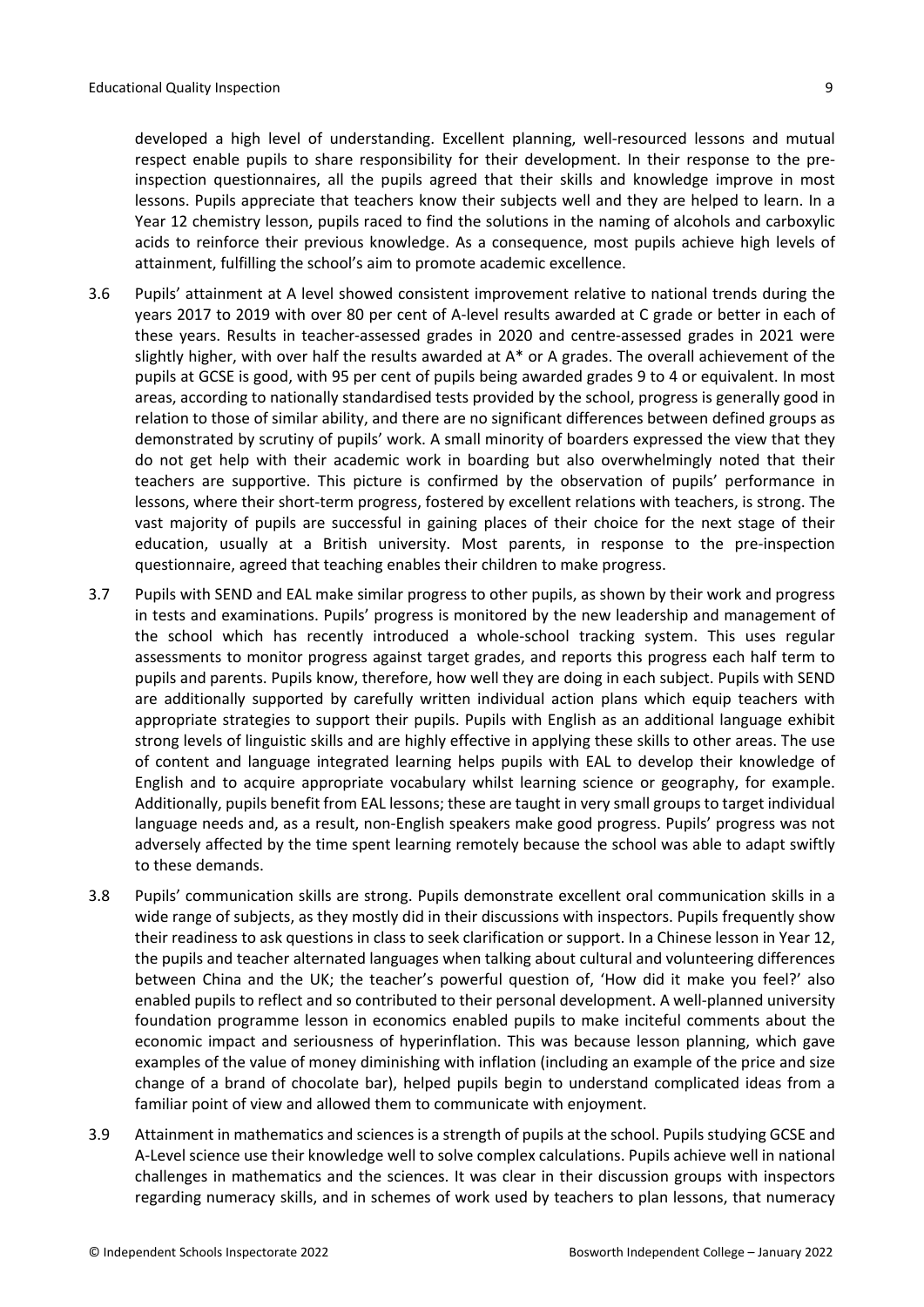3.10 Pupils use their own laptops, tablets and mobile phones in all classes with alacrity and have well developed information and communication technology (ICT) skills. In a geography lesson in Year 12, pupils used interactive maps on their mobile phones to identify patterns of ethnic diversity in London. This, combined with the information on the interactive whiteboard, supported the pupils to apply their knowledge to the set task. The learning platform used by the school during lockdown remains as a tool for communication and learning, and pupils confirm that this has helped them to concentrate and improve their learning. Pupils use presentation software and spreadsheets to good effect, and know how to gather and analyse data from a wide range of online resources. A variety of digital resources used by teachers, such as interactive quizzes, enhance the learning experience for pupils who appreciate the time limit on each question and the pressure that this puts them under. In an art lesson in Year 12, pupils used the internet to good effect to research designs for their screen-printing stencils. The excellent examples of digital photography displayed in the room demonstrated high levels of skill with photographic software. In tutor time, pupils in Year 12 successfully used an online application to research possible university course requirements.

strong understanding of pricing structure and the volume of sales.

- 3.11 Pupils plan and organise their work effectively, read critically and reflect on the knowledge gained. Pupils in the main show high levels of concentration and consistently show that they can apply themselves to the task, not least because they are determined to do well. Pupils study well alone and collectively. Good collaborative work was seen in a geography lesson in Year 12, in which pupils worked together to identify areas of ethnic diversity in London. In chemistry, pupils worked independently on the practical task of enzyme structures and function. They closely followed instructions and carried out their explorations. Study skills, such as hypothesising about the causes of poverty in a geography lesson, are a focus in the Year 9 curriculum and are well practised by pupils before they have to tackle GCSE course content. In their discussions with inspectors, pupils talked with confidence about their use of a range of study skills including mind maps and flash cards. Pupils realise the benefit of lesson recapping at the start of lessons and objective setting. They like the way some teachers mark their work to show next steps, although inspectors found that this is not consistently the case across all subjects.
- 3.12 Individual pupils achieve well in a range of activities such as UK Maths Challenge and Science Olympiads and some have enjoyed success in story writing, poetry and art competitions. The school has recently introduced The Duke of Edinburgh's Award Scheme to pupils and, together with LAMDA examinations, there are increasing opportunities for pupils to have their non-academic achievements recognised. However, boarding pupils commented on the lack of an extensive programme of activities available to them. A small minority of staff agreed that boarding does not provide an effective balance between free time and activities and almost a quarter of pupils agreed. This means that pupils do not generally enjoy success in out-of-class activities and are unable to develop fully a range of their own talents, skills and interests.
- 3.13 Pupils' attitudes to learning are decidedly positive and they are highly productive in individual work and often in collaboration with others. They participate with enthusiasm in online quizzes and worked with great enjoyment in teams to hurl Shakespearean insults at each other in an English lesson. In discussion groups, pupils spoke positively about their teachers. They appreciate the overall quality of excellent teaching that supports their progress. A-level pupils in biology worked quietly, effectively and independently during a practical experiment on enzyme function and structure. The vast majority of pupils are keen and focused and confident to ask for direction when needed. Boarding pupils said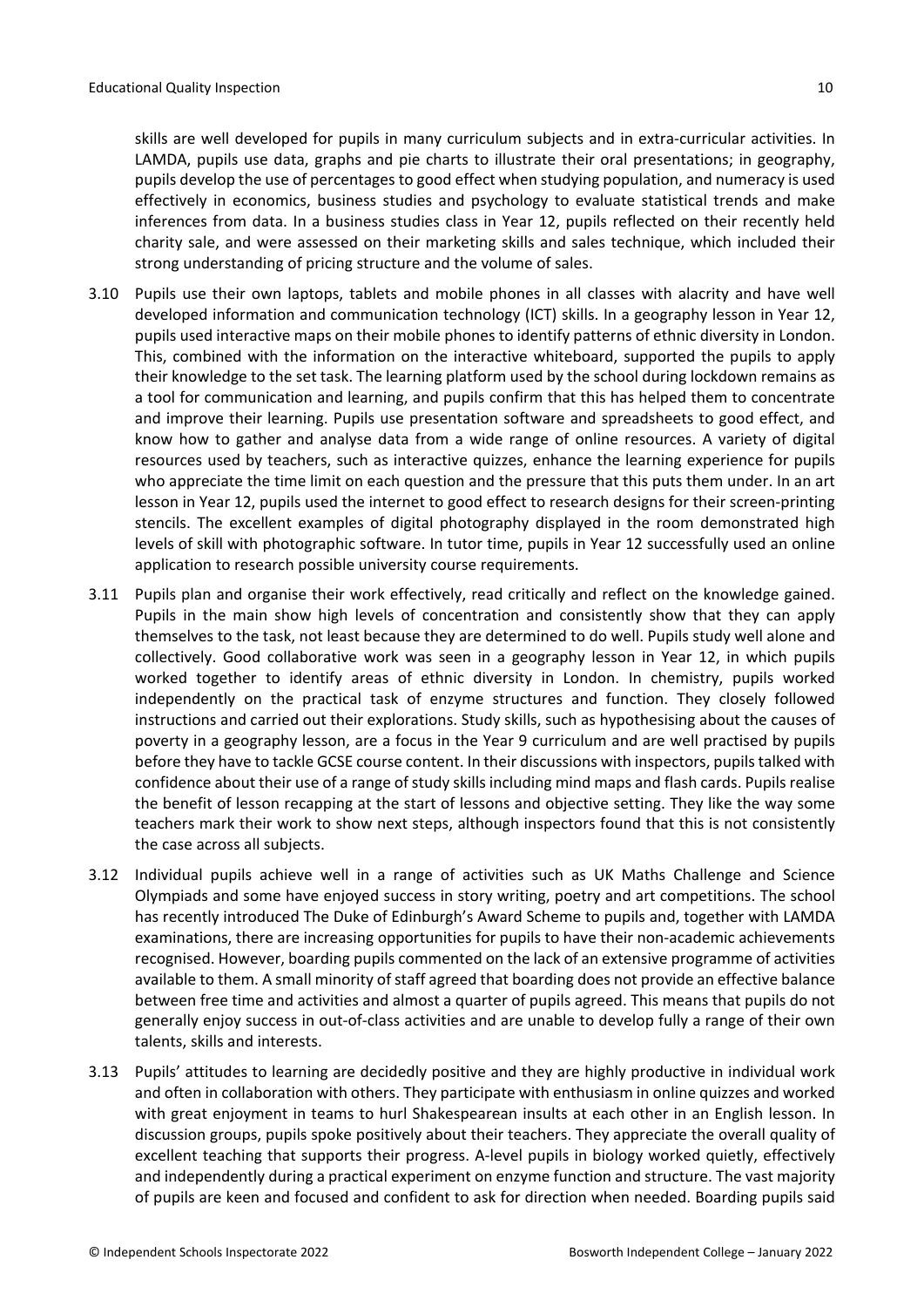#### <span id="page-10-0"></span>**The quality of the pupils' personal development**

- 3.14 The quality of the pupils' personal development is good.
- 3.15 The head, school leaders and staff state that the main focus of the school until recently had been on academic outcomes for pupils, but that the ambition is to broaden the experience of pupils and strengthen personal development. Inspectors recognised that a great deal of pupils' personal development is fostered by strong classroom practice, positive relationships between teachers and pupils and by the excellent behaviour of pupils. However, beyond the taught curriculum in personal, social and health education (PSHE) lessons, other opportunities to promote personal development have been missing. Pupils commented that there are no sports teams, only a few after-school clubs on two evenings a week and no school plays or concerts. Despite this, many of the pupils in formal discussion groups showed high levels of self-understanding for their age. They are self-reflective and most have a clear knowledge and awareness of their strengths and weaknesses, but this is not always the case. The recently introduced marking policy encourages pupils to reflect on their own learning by writing a response to the teachers' marking. This is working effectively in some areas, but the policy is not applied consistently across all subjects.
- 3.16 Pupils understand that the decisions they make can be instrumental in determining their own future success. The girls in Poplars House spoke about their abilities to make good decisions and attributed this to the independence that they have gained since moving to the house. They do a lot of their own chores and cooking in the house and are also responsible for organising their own study routines. Pupils take responsibility for making decisions regarding their option choices, career paths and university places and are helpful in supporting their friends to make sensible choices. Decision-making is also evidenced in lessons. In business studies, pupils select an industry as the subject for their coursework and take active decisions to undertake part-time work or work placements for practical experience. The excellent behaviour seen by inspectors during the inspection reflects that pupils make good choices in their daily lives. The break-time cake sale that inspectors observed raised funds for a charity chosen by the pupils.
- 3.17 Pupils respond thoughtfully to the opportunities provided to reflect on the non-material aspects of life. In PSHE and lessons in which they are given time to reflect on their own beliefs and perspectives, pupils give considered responses. In a geography lesson in Year 9 about poverty in developing nations, for example, the teacher asked 'How many of us feel lucky?' Pupils recognised that they have material advantages but showed that they valued and appreciated the non-material and spiritual aspects of life. A small number of pupils take advantage of a prayer room for religious observance and are granted permission slips to attend places of worship in the evenings and at weekends and so strengthen their personal spiritual development.
- 3.18 High levels of moral awareness are characteristic of the pupils, and this is represented in the excellent standards of behaviour throughout the school. Pupils are respectful and courteous and kind to each other, queue patiently for lunch and take turns to use table tennis and pool tables. Pupils routinely open doors for visitors and are confident in making conversation. The behaviour of pupils walking along public pavements between school buildings is excellent and sets a good impression for the general public who live in or pass through the immediate area. Pupils show a mature understanding of the need for sanctions, acknowledging their need in any society and the need for everyone to take responsibility for their own behaviour. This they achieve with a high degree of success, and incidents of bullying and racism are very rare. Good relationships between pupils and teachers ensure that pupils feel confident to express a concern about a fellow pupil's safety. However, in response to the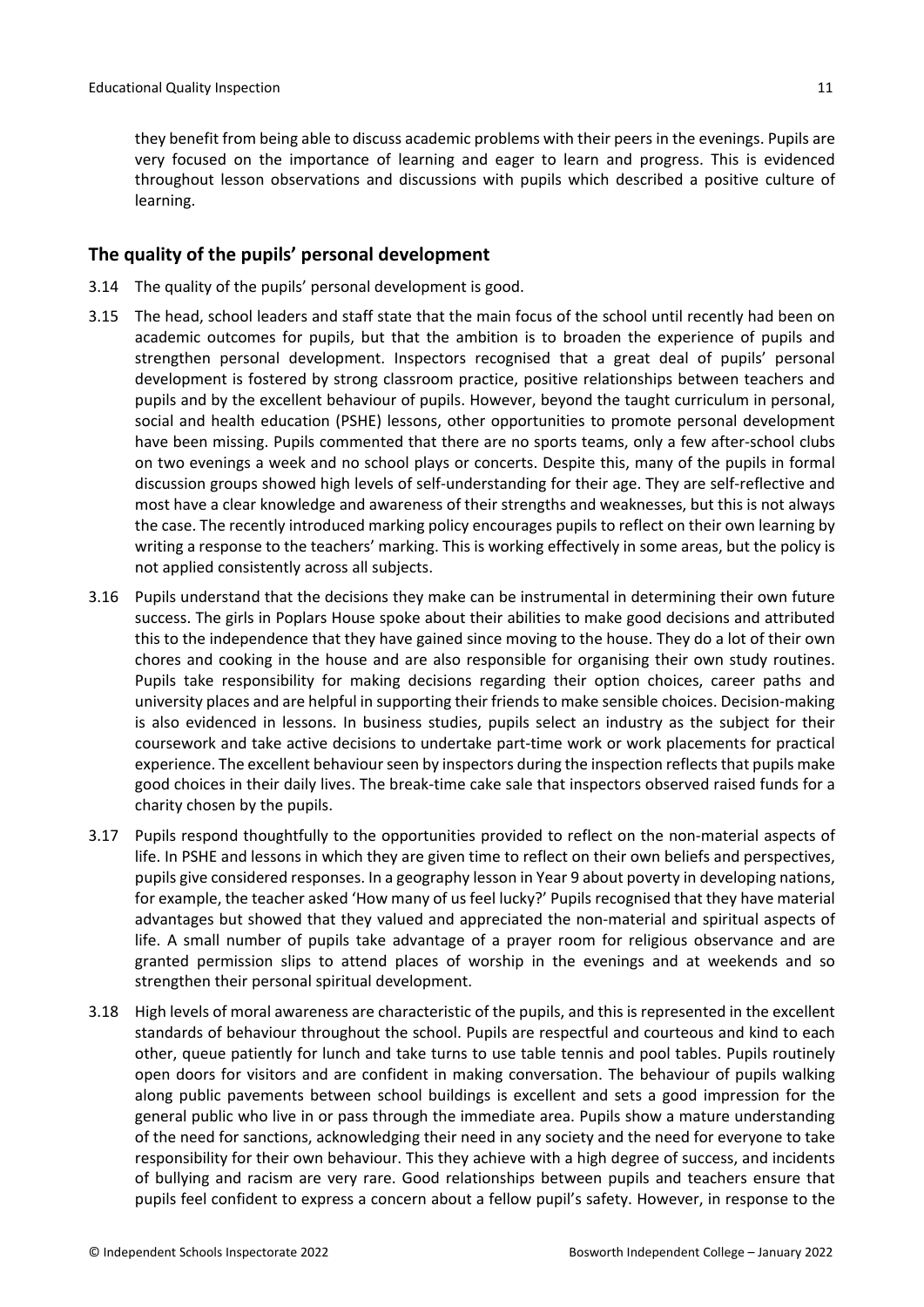pre-inspection questionnaire, a small minority of pupils did not agree that pupils behave well in the boarding houses and, in some discussion groups with inspectors, a few pupils were reluctant to engage with the process and did not participate willingly.

- 3.19 Pupils form productive relationships with each other and collaborate well. The charity cake sale which took place one break-time during the inspection was an excellent example of this friendly and compassionate spirit which pervades the school. The strong sense of community enabled pupils to contribute in a lively way to the current affairs quiz during tutor time, and good discussions about moral, spiritual, political and social issues followed. Some pupils in boarding spoke about how they work with the younger pupils in the house to help them with their work or if they have a problem. Others, however, felt that more formal opportunities to support their peers and opportunities for them to express their views to the school's leadership are not yet fully developed.
- 3.20 Pupils show high levels of respect and tolerance of different faiths and cultures, and the boarding experience clearly contributes to this strong sense of belonging to an inclusive community. Pupils explained that they share rooms with pupils from different countries to their own which helps them to develop skills in English as well as increasing their understanding of others. The curriculum similarly supports this respect for other cultures. In an English lesson focusing on *Romeo and Juliet*, for example, inspectors observed well-articulated discussions exploring cultural understandings and misunderstandings of belonging to different groups. International boarders experience aspects of British culture through assemblies to mark events such as Remembrance Day. Pupils from different countries were in the team selling their speciality food at break time. However, pupils pointed out that there are not as many opportunities for pupils to lead activities or run clubs as they would like so that opportunities to take positions of leadership or responsibility are few.
- 3.21 Pupils confirm that they have a strong sense of what it means to stay safe physically, emotionally and when using technology to access the internet. They are aware of the challenges of living in a multi-site campus including walking in the dark and crossing the roads. Pupils value the opportunities in PSHE to be taught about keeping safe and healthy, the appropriate use of mobile technology, healthy eating and mental health. Staff and pupils recognise the contribution that the school nurse makes to ensuring the health, safety and well-being of everyone in the community. A very large majority of parents who responded to the questionnaire expressed the view that the school is governed, led and managed effectively and all parents agree that the school ensures that their children learn in a safe environment, views with which the inspection findings concur.